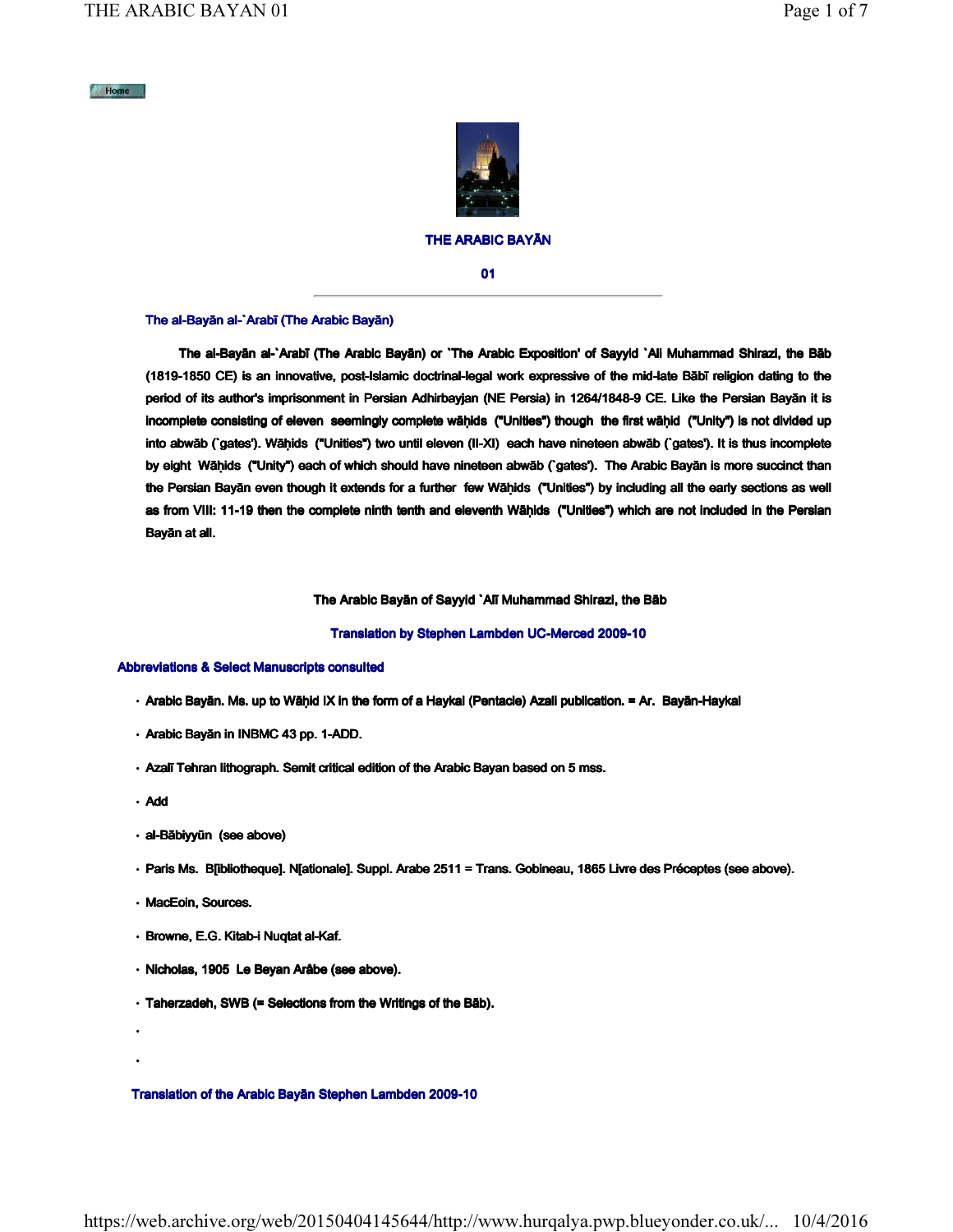The translation below and spanning successive web pages remains very much a beta version in progress. It is being made from various mss. including the Iraqi Baha'i supplied mss. utilized in making the semi-critical text printed in `Abd al-Razzāq al-Ḥasānī (ed.), al-Bābiyyūn wa'l-Bahā'iyyūn fī ḥadirihim wa madihim (Sidon: Matba`at al-`Irfān, 1962), pp. 81-107. Critical readings aside from this latter text will gradually be registered and assessed including one in the handwriting of the Bab himself. Parts of the translation below were last updated and corrected on 20-09-09



I

The First Unity (al-wāḥid al-awwāl)

باهو

# O He (Yā Hū)



In the Name of God, the Most Inaccessible (al-amna`), the Most Holy (al-aqdas).

[Prolegomenon]

اننيه انا الله لا إله الا انا و إن ما دونى خلقى قل ان يا خلقى إياي فاعبدون قل خلقتك و رزقتك و أمتتك و أحببتك و يعثتك وجعلتك مظهر نفسي لتتلون من عندي آياتي ولتدعون كل من خلقته إلى ديني هذا صراط عز منيع

 [1] I, verily, I am God! No God is there except Me. What is other than Me is indeed My creation. [2] Say: `O My creation [creatures]! Render ye service of Me!' [3] I have indeed created Thee and I have provided for Thee; [4] I have protected Thee and I have loved Thee; [5] I have raised Thee up and made Thee a manifestation of My Logos-Self (maẓhar nafsī). [6] This [to the end] that thou (pl.) might assuredly recite My verses (ayātī) which are indeed of Me. [7] And this to the end that all whom I have created might call out [unto God] through My religion (dīnī) [cf. Q. 10:22] for this is a Path (ṣirāṭ) which is Mighty and Unfathomable [Impenetrable] (`izz wa manī`).

وخلقت كل شيء لك وجعلتك من لدنا سلطانا على العالمين . وأننت لمن يدخل في ديني بتوحيدي وأقرنته بذكرك ثم ذكر من قد جعلته حروف الحق بإذني وما قد نزل في البيان من ديني فإن هذا ما يدخل به اارضوان عبادي المخلصين

[8] I created all things (kull shay') for Thee and I, on My part, established Thee as a Sovereign (sulțăn <sup>an</sup>) unto all the worlds. [9] And I gave permission for whomsoever desired to enter My Religion (dīnī) to do so through [assent to] My divine Unity (bi-tawḥīdī). [10] And I associated this [assent] with thy Remembrance (dhikr) and then [with] the Remembrance (dhikr) of such as I made, with My permission, to be `Letters of the True One' [the Living] (ḥurūf[āt] al-ḥaqq [al-hayy]\*). [11] And whatsoever was indeed sent down in the Bayān is [expressive] of My Religion (dīnī). [12] This indeed is that which was expressed therein, a veritable Ridwān ("Contented Repose", "Paradise") for My sincere servants (`ibādī al-mukhlisīn).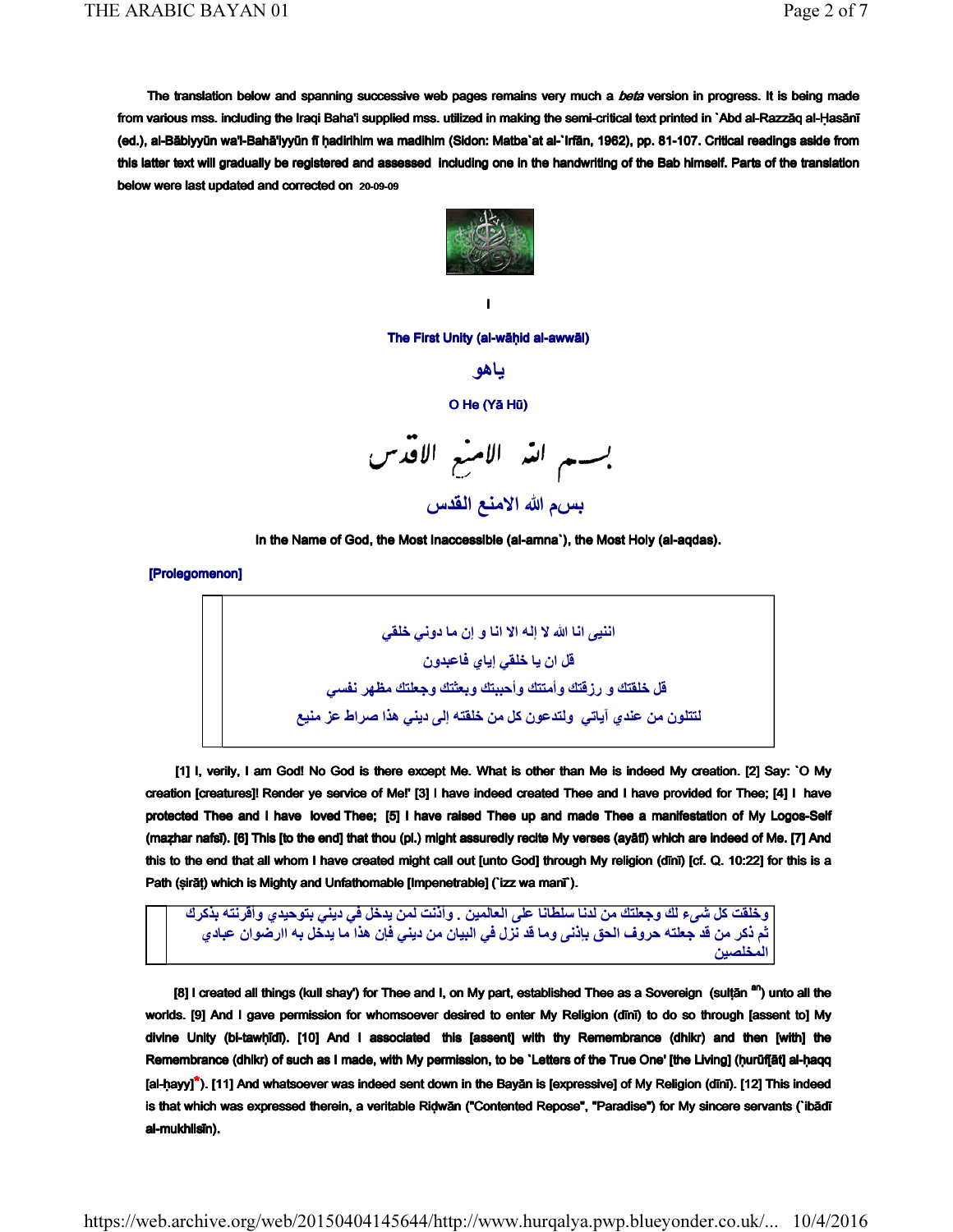We are indeed All Informed (al-`ālamīn).

 $\overline{a}$ 

وإن الشمس آية من عندي ليشهدن في كل ظهور مثل طلوعها كل عبادي المؤمنين

[13] The sun (al-shams) is but a sign (āyat) of Me in order that believing servants might thereby bear witness with every [Divine] Manifestation [theophany] (kull zuhūr) to the similitude of its ascent.

> قد خلقتك بك ثم كل شيء بقولك أمرآ من لدنا إنا كنا قادرين . وجعلتك الأول و الاخر والظاهر والباطن أنا كنا عالمين

 [14] I did indeed create Thee through Thine Own Self then all things [everything else] (kull shay') through Thine Utterance (qawl), a veritable Command (amr <sup>an</sup>) on Our part [15] for We are indeed Supremely Powerful (qādirīn). [16] I made Thee to be the First and the Last (al-awwāl wa'l-ākhir), the Manifest and the Hidden (wa'l-ẓhir wa'l-bāṭin). [17] And

> وما بعث على دين إلا إياك وما نزل من كتاب الا عليك وما بعث على دين إلا إياك وما نزل من كتاب الا عليك ذلك تقدير المهيمن الحيوب

 [18] He did not commission anyone for Our religion save Thee, neither did We send down any Book (kitab) save for Thyself. [19] He did not commission anyone for Our religion save Thee, neither did We send down any Book (kitab) save for Thyself. [20] Such was set forth by the One Who is the Help in Peril (al-muhaymīn), the Best Beloved (al-mahbūb).

> وانما البيان حجتنا على كل شيء بعجز عن آياته كل العالمين ذلك كل آياتنا من قبل ومن بعد مثل انك .<br>انت حيننذ كل حجتنا ندخل من نشاء في جنات قدس عظيم "ذلك ما يبدأ في كل ظهور من الامر امرا من لدنا انا كنا حاكمين

 [21] The Bayān (Exposition) is Our Proof (ḥujjat) unto all things (kull shay') for it is an inimitable expression of His verses (ayat) for all the worlds (al-`ālimīn). [22] It enshrines all of Our verses, be they of the past or of the future, for thereby Thou, at this moment, are the totality of Our Proof (ḥujjat). [23] We verily, enable to enter Our Mighty, Sacred Paradises (jannāt quds `azīm), whomsoever We desire. [24] Such is that which He originated in every religious era [dispensation] (zuhūr) through a [divine] Command (amr), a Command ( amr <sup>an</sup>) which derives from Us. [25] And We are indeed of the Wise ones (al-hakimīn).

وما نبدأ من دين الا لما يبدع من بعد وعدا علينا انا كنا على كل قاهرين

[26] We did not generate any religion (din) save that We subsequently, on Our part, clearly promised to regenerate it ! [27] And in this respect We stand among the Forceful (qāhirīn).

> وانـا قد جعلنـا ابواب ذلك الدين عدد كل شيء مثل عدد الـحول لكل يوم بـابـا ليدخلن كل ش*ي*ء في جنـة الأعلى وليكونن في كل عدد واحد ذكر حرف من حروف الاولى لله رب السموات ورب الارض رب كل شىء رب ما يرى وما لا يرى رب العالمين

 [28] And We decreed that the gates of this religion (abwāb dhalik al-dīn) accord with the number of "all things" (kull shay') [abjad = 361]. [29] This [number] corresponds to the number of the [days = 19x19 of the] year (al-ḥawl) [19x19 = 361 days in the Bābi year] for every day is as a gate (bāb <sup>an</sup>) through which every thing (kull shay') may indeed enter the [His] Supreme Paradise (jannat al-a`lā). [30] And there shall be for all according to the number of al-wāhid (the "Unity", abjad = 19), a letter of the primordial letters before God (harf min ḥurūf al-awwalī li-llâh), the Lord of the heavens [above] and the Lord of the earth [below], the Lord of all things (kull shay'), the Lord of what can be seen and the Lord of what cannot be seen, the Lord of all the worlds.

https://web.archive.org/web/20150404145644/http://www.hurqalya.pwp.blueyonder.co.uk/... 10/4/2016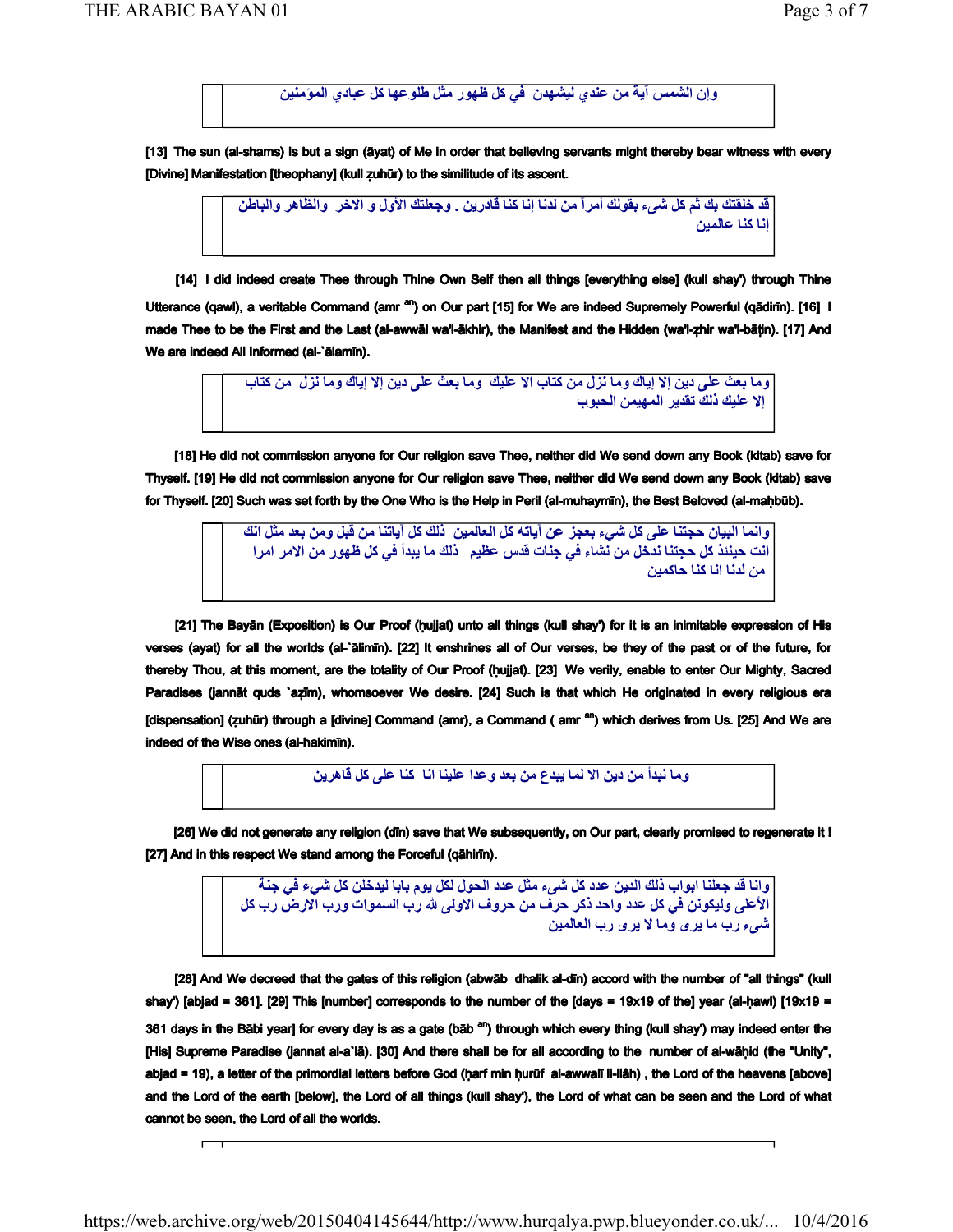وانا قد فرضنا في باب الاول ما قد شهد الله على نفسه على انه لا إله الا هو رب كل شيء وان ما دو نه خلق له وكل له عابدون وان ذات حروف السبع باب الله لمن في ملكوت السموات و الارض وما بينهما كل بآبات الله بهتدو ن

 [31] And We determined that there be for the first al-Wāḥid (the "Unity") what God does indeed witness of His Own Logos-Self (nafs) since, He, no God is there except Him, the Lord of all things (kull shay'). [32] What is aside from Him He created for Him and all besides Him are his servants. [33] And the Essence of the Seven Letters (dhāt ḥurūf al-sab`) [= the 7 Arabic letters of the personal name `Alī Muhammad = the Bāb] is the Gate of God (Bāb Allāh) before whomsoever is in the Kingdom of the heavens and of the earth and whatsoever lies between them. [34] And all should be guided aright by the verses of God (āyāt Allāh) which come forth from Him.

> خم كل باب ذكر اسم حق من لدنا وذكر احد من حروف الحي بما رجعوا على الحيوه الاولى محمد رسول الله والذين هم شهداء من عند الله ثم ابواب هدى وخلقوا فى النشأة الاخرى بما وحد الله فى الفرقان الى أن يظهر عدد الواحد في الواحد الأول فضلا لدنا انا كنا فاضلين

 [35] Then every gate (bāb) is for the mention of the Name of the True One [God] (dhikr ism ḥaqq) on Our part and for the mention of anyone of the `Letters of the Living' (ḥurūf al-ḥayy) for they return unto the primordial life (al-ḥayat alawwalī) though Muhammad, the Messenger of God (rasūl Allah) along with those who were witnesses before God (shuhadā' min `ind Allah) [the Imams]. [36] So too the Gates of guidance (abwāb al-hudā) for they were created in the ultimate recreation (nash'a al-ukhrā) [37] since God had promised in the Qur'ān that there would [in the fullness of time] appear [persons to] the number of al-wāḥid ("the unity" = abjad 19) in the first al-wāḥid ("Unity") [of the Bābī era]. [38] This

is indeed a Bounty (faḍl <sup>an</sup>) from before Us for We are indeed among the givers of Bounty (al-fāḍilīn).

ذلك واحد الاول من الواحد المعدد يذكر في شهر البهاء قد بدئنا ذلك الحلق به ولنعيدن كلا به وحداً علينا انا كنا على كل مقتدر بن

[39] This is indeed the first wāhid ("unity"), the wāhid ("unity") enumerated through mention of the [first] month of Bahā' (radiant "Splendor-Glory", the name of the first month of the Bābī calendar). [40] We indeed originated that [calendar] creation through Him and thereby do We initiate all festivities through Him [41] This is indeed a promise (wa`d

an) which originated with Us for We are indeed Powerful beyond all who are possessed of power (muqtadirīn).

ولقد عددت الاعداد بذلك الواحد اذ بعد هذا لن يحصى، وقبل هذا لم يكمل حروف الواحد في الآية الاولى و هم حضروا بقرب افْندتهم بين ايدينا ولا يرى فيها الا الواحد من دون عدد كذلك يبين الله مقادير كل شيء في الكتاب لعل الناس في ايام ريهم يشكرون

 [42] Thou indeed enumerated the numbers (al-a`dād) through that wāḥid ("unity") since after this there is no [real] computation and before this there is no perfection for the Letters of the Unity (hurūf al-wāhid) though the primordial verse [sign] ( fi'l-āyāt al-awwalī). [43] And they were indeed present through the proximity of their inmost hearts between Our [two] Hands. [44] And naught is seen therein except the wāḥid ("unity") without enumeration. [45] Wherefore does God expound the destinies (maqādīr) of all things (kull shay') in the Book (al-kitāb), perchance the people might contemplate during the Days of their Lord.

#### Textual and other Notes to Wāhid (Unity) I.

[1ff] The first Wāhid (Unity) of the Arabic Bayān is not divided up into abwab (gates) or subdivisions of any kind and reads as a kind of theological prolegomenon to the extended text. This first first Wāḥid (Unity) is also followed by a brief Persian synopsis reminiscent of the Persian Bayān which commences with an Arabic summary of its contents. None of the other Wāḥids (Unities) of the Arabic Bayān appear to have Persian digests of their contents. The 45 verse versification I have introduced above is my own and is solely for the purpose of commentary. The Bāb himself did not versify the first Wāḥid (Unity) of the Arabic Bayān.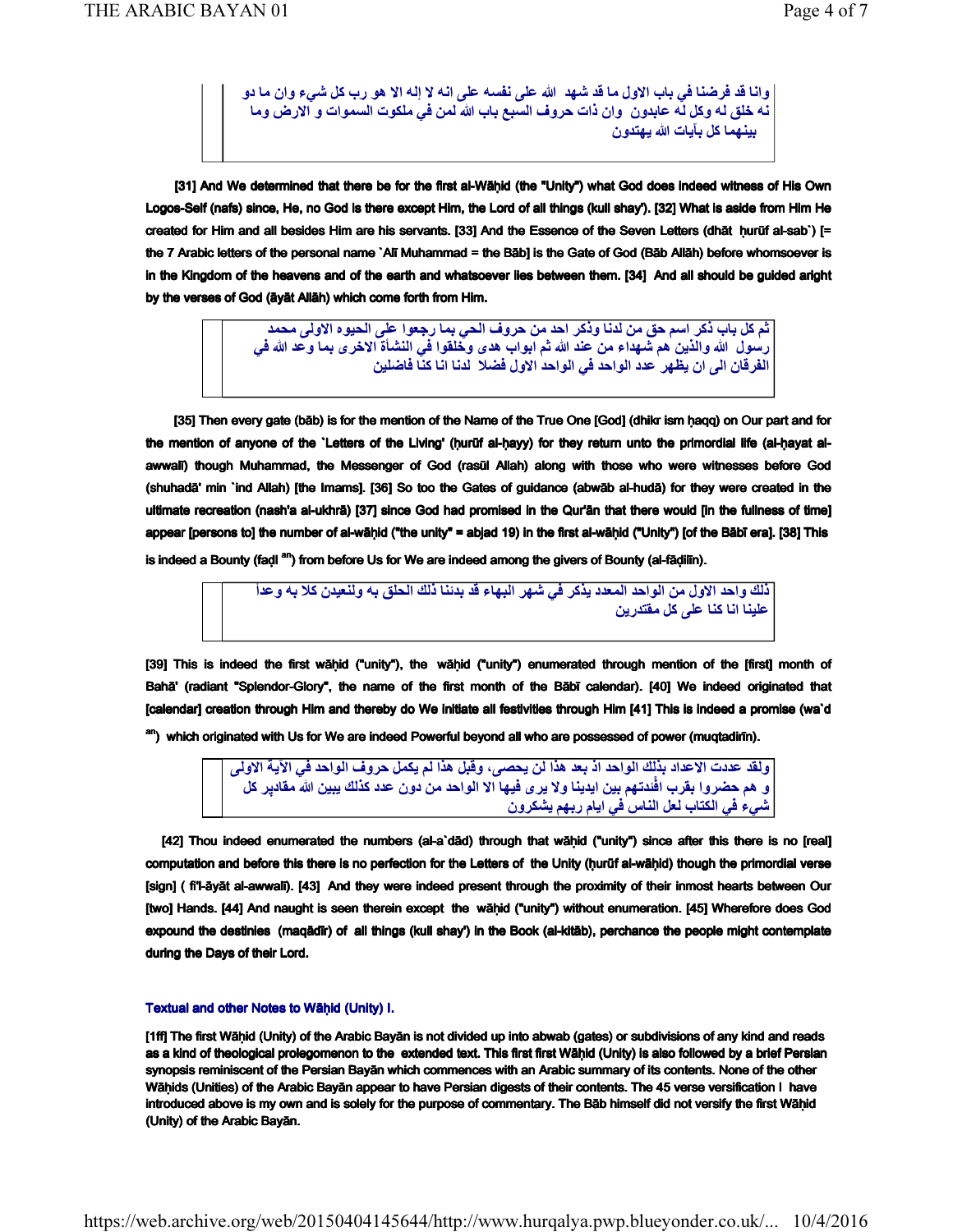[0] The new Basmala : القدس الامنع الله بسم" In the Name of God, the Most Inaccessible (al-amna`), the Most Holy (alaqdas)" is the same as the one opening the probably earlier Persian Bayān. Instead of the Qur'anic Divine Attributes al-Rahman and al-Rahim ("the Merciful, the Compassionate") of the standard Islamic basmala the Bab has two superlative Divine Attributes expressive of the transcendent Otherness and Sanctity of the Ultimate Apophatic Deity. As the representative of God in the subordinate Divinity expressed on eschatological the Day of God, the Bab himself did not make God remote. Rather, as he himself argues in the Bayans he brought Him near such that the long awaited liqā' ("Meeting", "Encounter") with God could be realized through Him.

[2] "Say: `O My creation! [or creatures] Render ye service of Me!'" فَال ان يا خَلْقي إياي فاعبدون "[2] Alis Divine address to God's created humanity ( خُلْقَى this could mean either "creation" or "creatures". The subsequent plural form from the word `abd (lit. "servants"), might imply that "creatures" would be the better rendering though "creation" itself implies all creatures anyway. Habib Taherzadeh has "My creatures" (SWB p.138). This Arabic address at the very beginning of the Arabic Bayan is taken by both Gobineau (1865 : Les Religiones, ed.1928, page 396) and Nicholas (Le Bayan Arabe 1905 page 88 fn. 140) to be directed to the Bab in his humanity. The subsequent phrases have the singular address and may well also (?) be addressed to the Bab (he being the "Thee") though this is not sustained into [6]. Certain other writings of the Bab and Baha'-Allah (e.g. the beginning of the Haft Vadi, Seven Valleys) also leave one wondering whether the Divine Manifestation of God is being celebrated and addressed or him indirectly, in his humanity, or whether it is ordinary creatures who are being addressed and communicated with. Perhaps more than one answer is simultaneously possible.

[10] Following al-Bābiyyūn, page 62 line7 I have read here ḥurūfāt al-ḥaqq "Letters of the True One" even though the reading ḥurūfāt al-ḥayy "The Letters of the Living" is that translated in SWB: 158 as spelled out (without mss. support) in Muntakhabat, 112 line 3. The Azali printed ms. in the handwriting of the Bāb definitely supports the ḥurūfāt al-ḥaqq reading. حروف الحق Ḥurūf al-ḥaqq is also the reading in the Arabic Bayān which opens the compilation of the writings of the Bab in INBMC 43 (page 1).

 Gobineau in the 1865 translation of the Arabic Bayan as the `Livre des Préceptes' has ADD HERE in rendering Paris mss. Bib. Nat. Supple Arabe 2511 (see Les Religiones... [ed. 1928] p. 397). Nicholas in his 1905 rendering Le Beyan Arabe translates here "les lettres du vivant" which obviously renders hurufat al-hayy ("Letters of the Living"). This second French version, however, is not exactly the assured translation of an established critical text but simply what the mss. text translated most probably had (see Le Beyan Arabe page 89 + fn. 140).

[18-19] In the original Arabic these two verses or lines are identical. The trans in SWB 159 does not reflect this and completely bypasses this repetition. The Arabic text printed in Muntakhabat, 112 lines 6-7 , however, supports this reading as does the text printed in al-Bābiyyūn, 62 lines 10-11. Whether or not this is a copyists duplicate or a repetition originated by the Bāb remains to be critically established.

#### Persian Synopsis by the Bāb of Wāḥid (Unity) I of the Arabic Bayān

جوهر مجرد اين واحد انكه خداوند عزوجل هميشه بوده وهست ودرهر زمان خداوند جل وعز كتاب وحجتي أز براي خلق مقدر فرموده و ميفرمايد و در سنة ١٢٧. أز بعث محمد رسول الله كتاب را بيان وحجة ّرا ذات حروف سيع قرار داده وابواب دين را عدد نوزده واحد قرار داده ودر واحد اول توحيد ذات وصفات وافعال وعبادت حكم فرموده

 [1] The singular essence of this [first] Wāḥid ("Unity") is that God, exalted and glorified be He, for all Eternity (hamīsha) hath ever been and forever will be. [2] In every age (zamān) God, exalted and glorified be He, hath established and will forever establish for all creation [humanity] a Book (kitāb) and a Proof (hujjat). [3] And in the year 1270 after the commissioning of Muhammad, the Messenger of God [in c. 612 CE., a decade or so prior to the Hijra in 622 CE], He established the Book (kitāb) -- a Bayān ["Exposition"] (cf. the Qayyūm al-asmā', 1260 AH / mid. 1844 CE.) and a (messianic) Proof (ḥujjat) -- the Essence of the Seven Letters (dhāt-i ḥurūf-i sab`a) [= the 7 Arabic letters of the personal name `Alī Muhammad = the Bāb; see above Wāḥid ("Unity") I:33]. And He established and numbered the Gates of religion (abwāb-i dīn) as nineteen Wāḥids ("Unities"). In the first Wāḥid ("Unity") He decreed the tawḥīd-i dhāt (Oneness of the Divine Essence) and of the Divine Attributes (ṣifāt) and of the Divine Activity (af`āl) as well as of [the station of] servitude (`ibādat).

> ومدل بر اين باب را من يظهره الله وحروف حي او قرار داده وقبل از ظهور او ذات حروف سيع را قرار داده با حروف اولى كه سبقت در توحيد كرفته وبعينه اين واحد همان واحد قرآن است كه دربيان طاهر خواهد كه ظاهر وباطن واول وآخر بوده وحجت بعد بعينه حجت قبل است كه فرقان باشد اين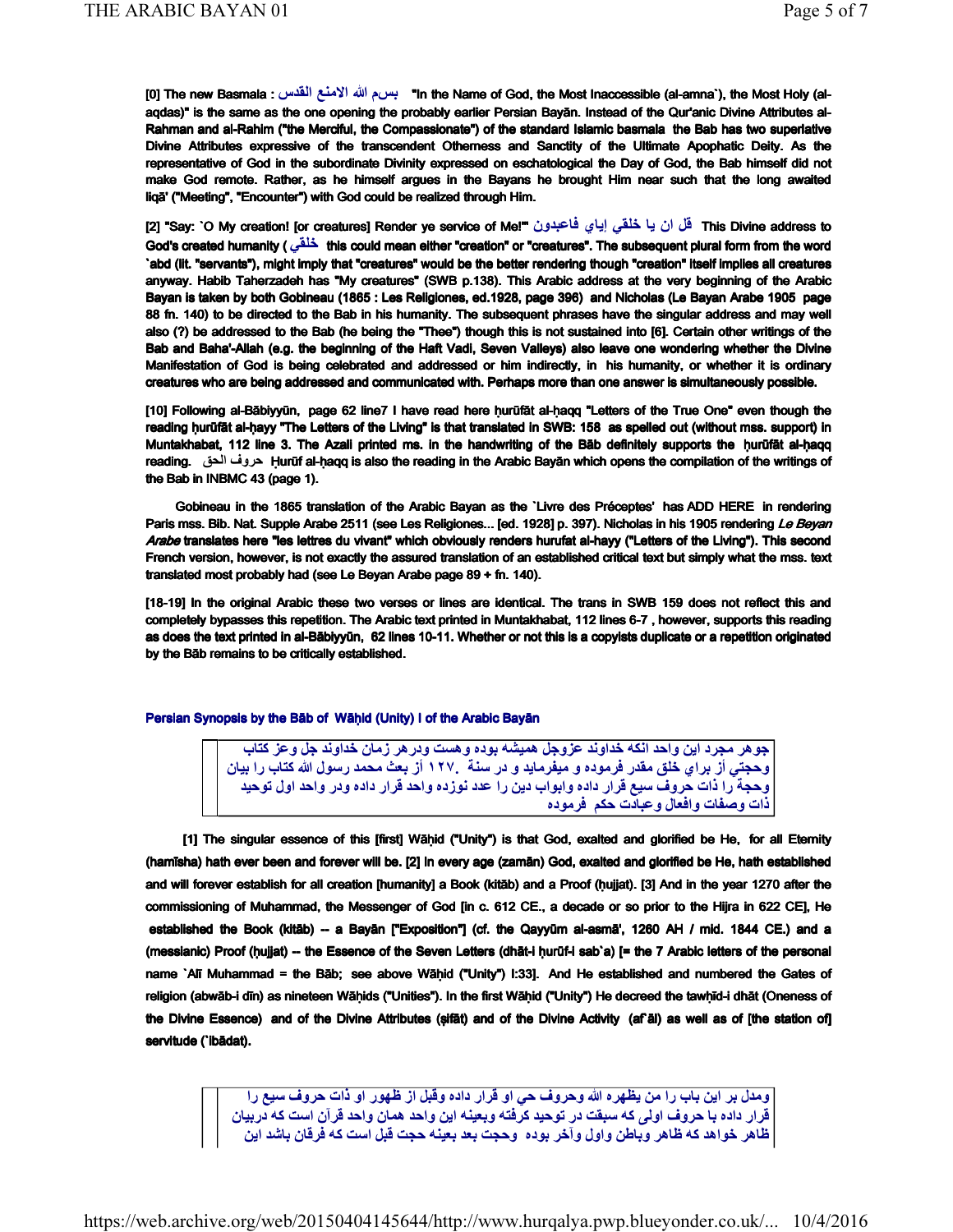است كه ١٢٧. سال كلمات ترقي نموده با ارواح آنها ودرهر ظهوري حكم آخررت بالنسبة بظهور قبل ميكرد

 The evidential substance of this gate (bāb) is the establishment of (the messianic centrality of) Man yuẓhiru-hu Allāh ('Him Whom God shall make manifest') and of his `Letters of the Living' (hurūf-i hayy). Prior to his [future] manifestation [theophany] the `Essence of the Seven Letters' [= the Bab] is established along with his `Primal Letters' (huruf-i avvalī). They now take precedence in [the domain of] the Tawhīd (the Divine Unity) through the instrumentality of this [new] wāḥid ("unity") which corresponds to the [old] wāḥid ("unity") of the Qur'ān. Such is evident in the Bayān as what hath even been the Manifest and the Hidden (ẓāhir va bāṭin) as well as the First (avval) and the Ultimate [Last] (ākhir). So the subsequent Proof (hujjat) is even as the Proof (hujjat) of times past even as was indicated in the Furqān [= the Qur'an]. Therein it is indicated that for 1270 (lunar) years (up to 1260/1844 CE) there have been expressions of [human] advancement (kalimāt-i taraqqī) along with their spiritual dimensions ["spirits") (arvāḥ anhā) such that in every theophany [dispensation] (ẓuhūrī) the decree of fulfillment [termination] (hukm-i ākhirat) relative to the previous theophany [dispensation] (bi-ẓuhūr-i qabl) was realized.

> جنانجه دراين ظهور در مقام تكبير اعظم از اسم حكيم آخر كه ذات حروف سيع بوده ظاهر نشده كه بعدد هشت واحد مرآت الله بر مقعد خود بوده كه أز شدت نارمحبت كسيرا قدرت برقرب بهم نرسيده وآيهء شمس وحدة در وحدة ة قضا كشته

 Wherefore was it that with this Theophany (ẓuhūr) [manifestation of the Bāb] on the level of the takbīr (= Allāh al-Akbar, "God is the Greatest") there was not evident One with a Name greater than the All-Wise Master of the Eschaton [Latter, Ultimate Era"] (ism-i ḥakīm-i ākhir), namely, He Who is the `Essence of the Seven Letters' (dhāt-i ḥurūf-i sab`a) [= the Bāb]. Indeed, for [a period of] eight (19 day) months (wāḥids, "unities"= 8 x19 = 156 days), when the Mirror of God (mirāt Allāh) [the Bāb] was [established] upon his own seat [of divine authority] (maq`ad-i khūd), it was impossible for any person to possess the power of obtaining the nearness of Meeting with Him in view of the severity of the Fire of Love (nār-i muhabbat). Yet was there decreed a sign of the Sun of Oneness (āyah-yi shams-i vahdat) [the Bab] in [His very] Aloneness [Oneness, solitude] (vaḥdat).

> هركس آيهء شهد الله انه لا إله الا هو العزيز المحبوب له الاسماء الحسني يسبح له من في السموات والارض و ما بينهما لا إله الا هو المهيمن القيوم را تلاوت نمايد وبعد بكويد اللهم صلى على ذات حروف السيع هم حروف الحي بالعزة والجلال ايمان باين واحد آورده

Every person should recite the verse of the testimonial to God, [namely]

`He, verily, No God is there except Him, the Mighty, the Beloved One. To Him belong the Most Beautiful Names (lahu al-asmā' al-husnā) [= Q. ADD]. Whomsoever is in the heavens or upon the earth and whatever lieth between them, should magnify Him; No God is there except Him, the Help in Peril, the Self Subsisting (almuhaymin al-qayyūm) ".

And thereafter they should recite [the words],

"O my God! Blessings and Peace be upon the `Essence of the Seven Letters' (dhāt-i ḥurūf-i sab`a) and also upon the `Letters of the Living' (ḥurūf-i ḥayy), who, in Might and Glory (bi'l-`izzat wa'l-jalāl) attained faith in this [first Babi] Wāhid (Unity)."

 $\overline{\phantom{a}}$  , and the set of the set of the set of the set of the set of the set of the set of the set of the set of the set of the set of the set of the set of the set of the set of the set of the set of the set of the s